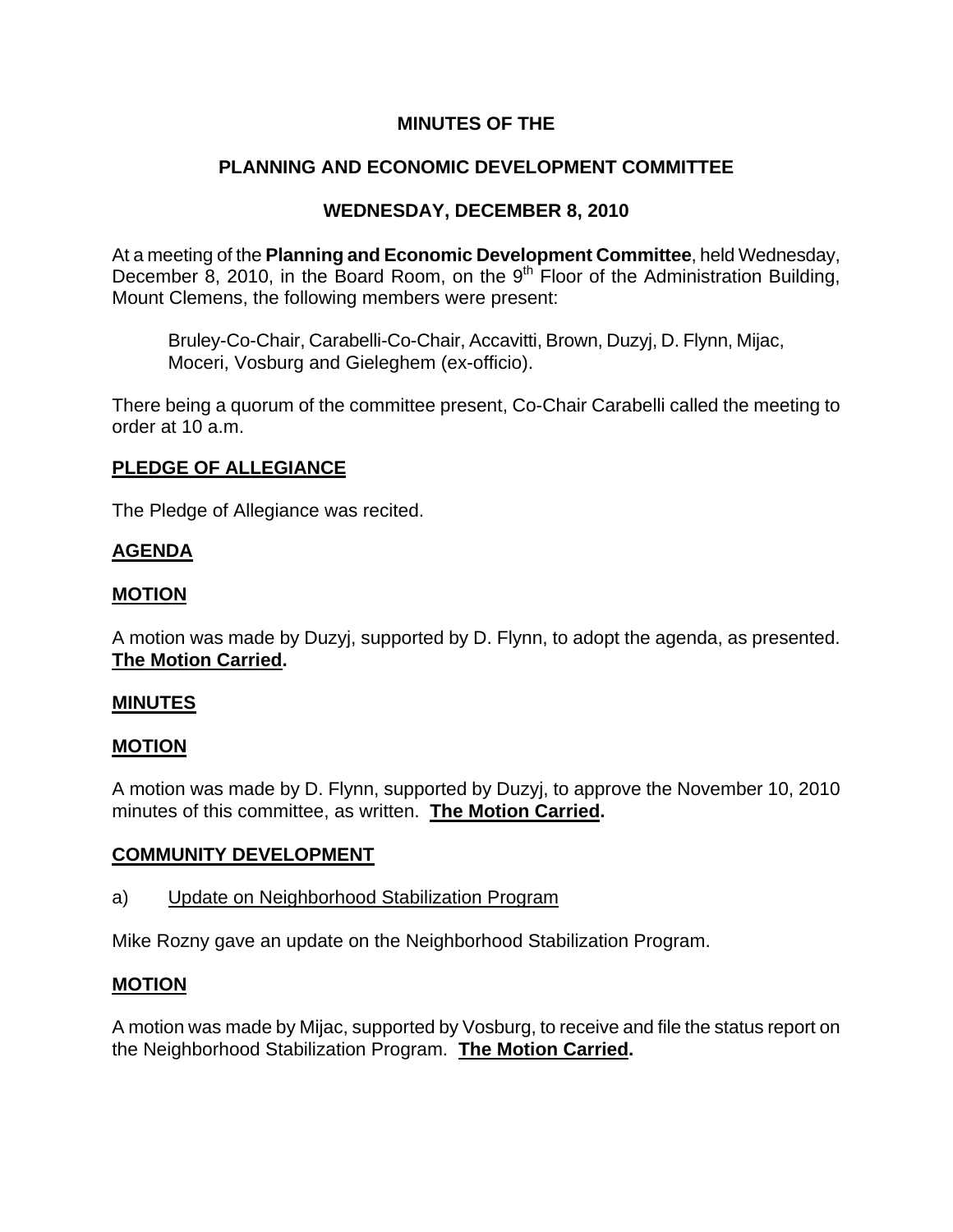### b) Monthly Report from Solid Ground

Mike Rozny indicated that he had nothing to add to Solid Ground's submitted report.

### **MOTION**

A motion was made by Moceri, supported by Brown, to receive and file the monthly report from Solid Ground. **The Motion Carried.** 

### **PLANNING**

a) Update on County-wide Trail Plan

John Crumm gave an update on the status of trail projects.

#### **MOTION**

A motion was made by Duzyj, supported by Brown, to receive and file the December 2010 update on the status of trail projects along the Macomb County 70 mile trail loop.

The following commissioner spoke: Brown.

Steve Cassin addressed the committee.

Co-Chair Carabelli called for a vote on the motion and **The Motion Carried.** 

#### **ECONOMIC DEVELOPMENT**

#### a) Report on Macomb Cultural & Economic Partnership China Mission

Justin Robinson highlighted the recent Macomb Cultural & Economic Partnership China Mission, including its purpose, participants and places visited. The trip took place November  $26<sup>th</sup>$  through December  $6<sup>th</sup>$ . He spoke about three specific opportunities that may lead to partnerships.

Commissioner D. Flynn spoke about his participation in this trip.

#### **MOTION**

A motion was made by Brown, supported by Duzyj, to receive and file the report on the Macomb Cultural & Economic Partnership China Mission.

The following commissioners spoke: Brown and Vosburg.